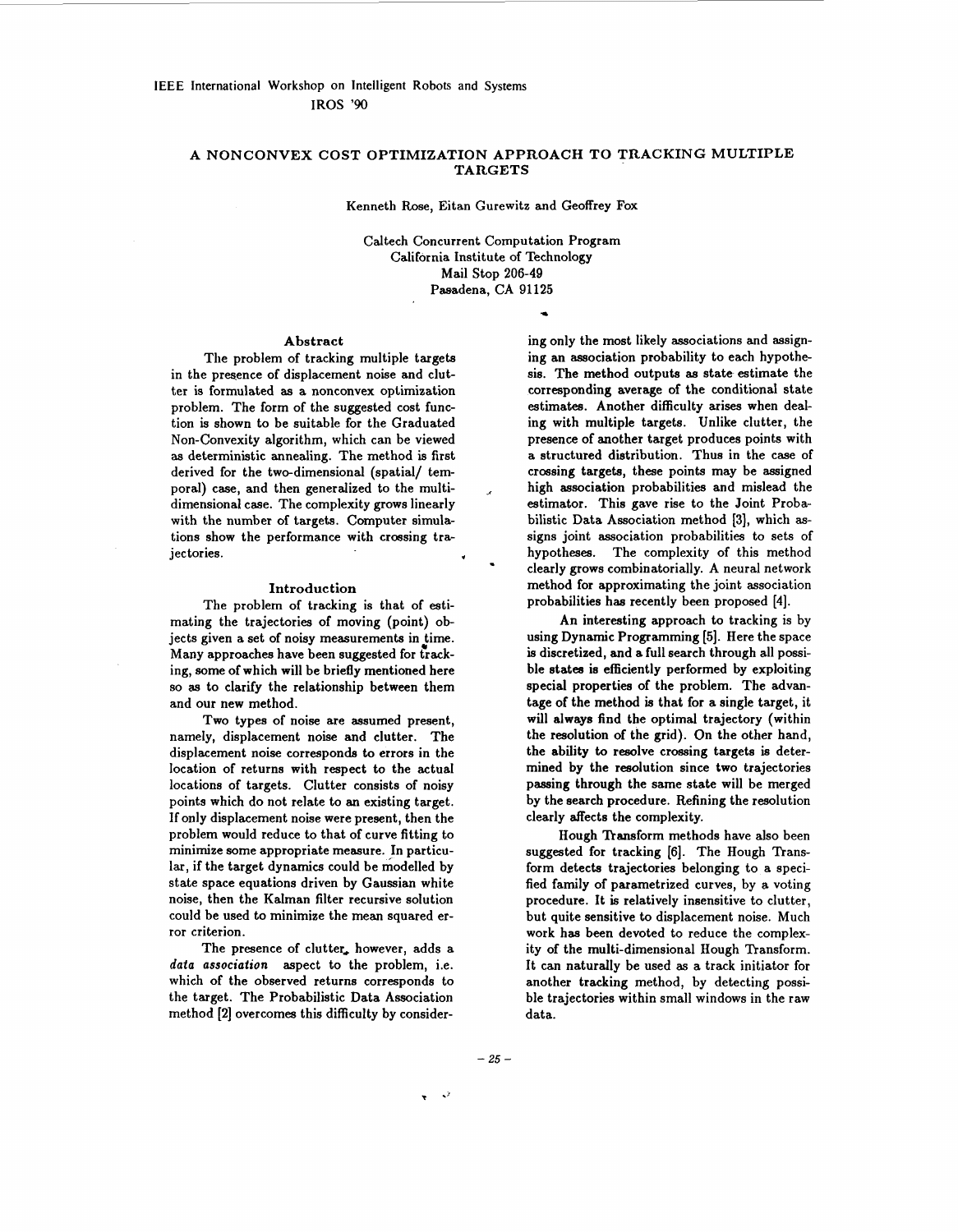In this paper a new approach is proposed. First, the tracking problem is reformulated as a non-convex optimization problem, i.e., the minimization of an appropriate energy function. The form of this energy function is then shown to be suitable for an algorithm based on the principle of Graduated Non-Convexity (GNC) which was proposed for visual reconstruction [l]. We propose a deterministic algorithm which enables avoiding local minima. In fact the energy function is replaced by a sequence of energy functions which converges to the original energy function. The sequence starts with a convex energy function and gradually introduces nonconvexity as it approaches the final energy function.

The method is first developed for the twodimensional (space/time) case, and then generalized to deal with the n-dimensional case. Simulation results are shown to demonstrate the performance. Finally, issues of possible parallel implementation, notably in terms of cellular automata, are discussed.

# **The two dimensional (time/space) derivation**

**As** stated in the introduction, the problem is made hard by its data association aspect, i.e., which point is associated with which target. In fact, if we knew the correct data **as**sociation we could easily compute the optimal trajectory since the energy function would be convex. Moreover, the analytic solution could be given in terms of Green functions. The approach in this study will be to implicitly look for the set of points to associate with a target so as to minimize the energy. From such a viewpoint, if one considers all possible trajectories for a target, one should compute its energy after assigning to it the nearest returns.

The proposed energy function for twodimensional (spatial-temporal) data **is** 

$$
E = \sum_{i} \min_{j} \{ (u_i - d_i^{(j)})^2 \} + \mu \sum_{i} (\ddot{u}_i)^2
$$

$$
+ \alpha \sum_{i} \left( \frac{u_i - \hat{u}_i}{\sigma_i} \right)^2, \quad (1)
$$

where  $u_i$  is the trajectory location at time i,  $d_i^{(j)}$ is the j'th data point at time i, and  $\hat{u}$  is some prediction of the trajectory given past data or other external information such **as** other sensors etc., which may be nonuniformly weighted in

time  $(\sigma_i)$ . The first term of the energy function measures the trajectory's distance from the observed data. The second term penalizes nonsmooth trajectories. The third term takes into account predictions and allows adding external information.

This energy function has many local minima because of the first term which is not convex, and indeed, the first term contains the data association problem. Reconsider the first term,

$$
E_1 = \sum_i g_i(u_i), \qquad (2)
$$

where

$$
g_i(x) = \min_j \{ (x - d_i^{(j)})^2 \}.
$$
 (3)

We wish to find a *convez* approximation *E'* to the energy function, and we shall do it by replacing the functions  $g_i$  by some  $g_i^*$ . The condition for convexity is that the Hessian be positive definite. The Hessian of *E\** is given by *dia*  $\frac{d}{dt}$  *dia*  $\frac{d}{dt}$  *dia*  $\frac{d}{dt}$  *dia*  $\frac{d}{dt}$  *dia*  $\frac{d}{dt}$  *dia*  $\frac{d}{dt}$  *dia*  $\frac{d}{dt}$  *<i>dia dia*  $\frac{d^2 E^*}{du_i \partial u_j}$  $\frac{d^2 a_i^*}{du_i \partial u_j}$  $\frac{d^2 a_i^*}{du_i \partial u_j}$ 

$$
I_{ij}(u) = \frac{\partial^2 E^*}{\partial u_i \partial u_j}
$$
  
= 
$$
\frac{d^2 g_i^*}{dx^2} (u_i) \delta_{ij} + 2\mu (Q^2)_{ij} + \frac{2\alpha}{\sigma_i^2} \delta_{ij}
$$
 (4)

where  $\delta_{ij}$  is the Kronecker delta and  $Q$  is the matrix given by

$$
Q_{ij} = \begin{cases} 2, & \text{if } i = j; \\ -1, & \text{if } |i - j| = 1; \\ 0, & \text{otherwise.} \end{cases}
$$
 (5)

Since the matrix  $Q^2$  is positive semidefinite, then by requiring the diagonal matrix representing the first and third terms in **(4)** to be positive definite we ensure that so is *H* and therefore *E'*  is convex. Hence we require

$$
\frac{d^2g_i^*}{dx^2} \ge -\frac{2\alpha}{\sigma_i^2} = -c_i.
$$
 (6)

The functions *gi* are piecewise parabolic **as** illustrated in Figure l. The best approximating functions (from below)  $g_i^*$  which satisfy (6) are obtained by fitting inverted parabolas to the boundaries as shown in Figure 1. These functions are differentiable and their derivative is continuous. Between two detected points, *2d*  continuous. Between two detected points, 2d<br>
apart, we get (assuming the origin is at the mid-<br>
point)<br>  $g_i^* = \begin{cases} \frac{c}{1+c}d^2 - cx^2, & \text{if } |x| < \frac{d}{1+c} ; \\ 0, & \text{otherwise} \end{cases}$  (7) point)

$$
g_i^* = \begin{cases} \frac{\epsilon}{1+\epsilon}d^2 - cx^2, & \text{if } |x| < \frac{d}{1+\epsilon};\\ (d-x)^2, & \text{otherwise.} \end{cases} (7)
$$

Note that for  $c = c_i$  we get the convex approximation we needed, while on the other hand for  $c \to \infty$  we get  $g_i^* \to g_i$  and therefore  $E^* \to E$ .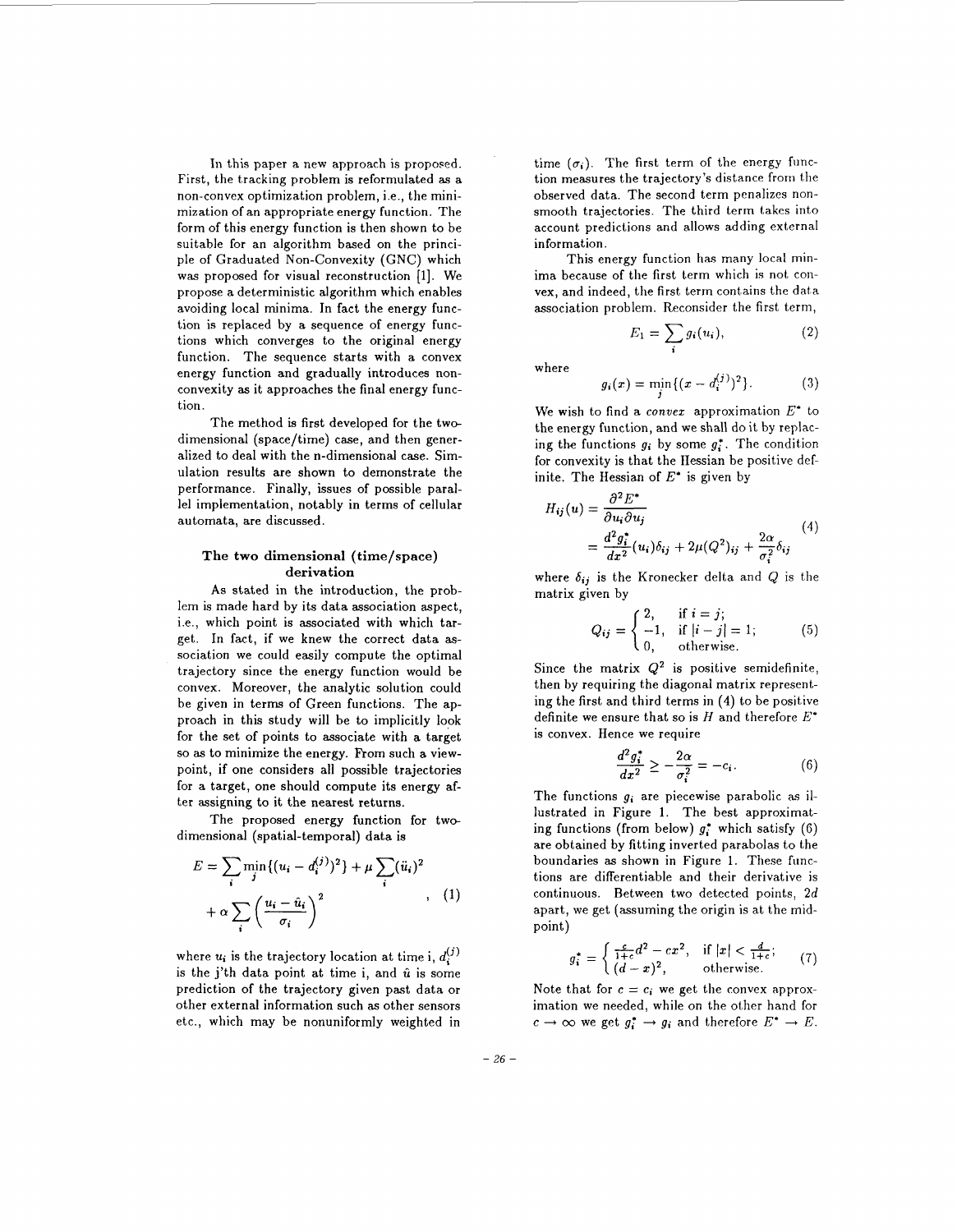One may therefore choose *c* **as** a natural parameter for gradually introducing non-convexity lnto the energy function. This is not the only possibility, another choice of parameter which **IS** cloeely related to multi-scale methods is cur**rently** under investigation.

The algorithm will therefore be in the following lines. Initialize  $c = c_i$  so that the en*ergy* function is convex, and optimize using your favorite method (e.g. gradient descent). At each iteration increase *c* to introduce **some** nonconvexity and re-optimize. An important issue is that of where to stop the iterations. Recall that

$$
g_i^*(x) \le g_i(x), \qquad \forall x \qquad (8)
$$

which implies that if the configuration  $u^*$  globally minimizes  $E^*$ , then

$$
E^*(u^*) \leq E(u), \qquad \forall u. \qquad \tilde{}
$$

Hence,  $u^*$  is the global minimum of  $E$  if and only if

$$
E(u^*) = E^*(u^*). \tag{10}
$$

In certain cases it turns out that the convex approximation is already a good enough approximation of the energy function (this depends on the choice of parameters) so that (10) holds and the global minimum is found. Moreover, if by choosing a careful schedule for updating *c* we can ensure that we are always at the global minimum of  $E^*$ , then whenever we reach a configuration which satisfies (10), we have found the global minimum of  $E$ . Note that each of the intervals over which  $g_i \neq g_i^*$  is made smaller as  $c$ is increased.

# Generalization to the n-dimensional space

The generalization will be given for the ndimensional spatial case and illustrated for the two dimensional spatial case. The main issue here is to produce a convex approximation to the energy function. Once we have that, we shall immediately see how to introduce non-convexity.

Again let us consider the first term of the energy function. It is a set **of** paraboloids centered at the data points. Over a twodimensional space, the energy function looks like an irregular egg tray. The boundaries within which each paraboloid is defined are given bj the appropriate Voronoi diagram, This is a set of hyperplanes which encloses with each data point all the points in space which are nearest

to this data point. In order to obtain the convex approximation we smodh the function over these boundaries to satisfy the second derivative requirements. Similarly to the one-dimensional *case* **(7),** the function is modified within a sleeve around the boundary hyperplanes.

The form of the approximating function at a given point will depend on the number of data points associated with it. For the case of two dimensional space, a point is associated with two data points if it is in a sleeve, and with three data points if it is in the intersection of two sleeves. In general each point may be associated with up to  $n+1$  data points (excluding pathologies). Now suppose that we are in a zone that is associated with  $k + 1$  data points. These points are all in a k-dimensional subspace. Moreover, assuming they are "generally positioned", i.e., no (k-1)-dimensional subspace contains all of them, then they are on some k-dimensional **hy**persphere (which will be simply referred to **as**  sphere).

The approximating function is defined **as**  an inverted paraboloid over the k-dimensional space, centered at the center of the bounding sphere, and an upright paraboloid in the remaining orthogonal directions.

$$
g_i^*(x_1,...,x_n) = K - c \sum_{j=1}^k x_j^2 + \sum_{j=k+1}^n x_j^2 \quad (11)
$$

where K is a constant to be determined,  $k + 1$ **is** the number of data points associated with  $(x_1, ..., x_n)$ . These data points are in fact the vertices of a hyperpolyhedron in the kdimensional space. The intersection of the corresponding sleeves is a smaller polyhedron congruent to it whose bounding sphere has the same center (see [Fig.](#page-5-0) **2** for the two-dimensional case). Let *R* be the radius of this hypersphere, then

$$
K = cR^2 + g_i(v) \tag{12}
$$

where *v* will stand for any of the vertices of the sleeve intersection. Note that *gi* has the same value for all these vertices (equally distant from data points). Note also that for the onedimensional spatial case we obtain **(7)** from (11) and (12) by substituting  $R = d/(1 + c)$  which is indeed the radius of the one-dimensional bounding sphere, i.e. half the distance.

We shall omit the details here but it is not difficult to show that the approximating functions  $g_i^*$  are continuous, differentiable and their

 $\cdot$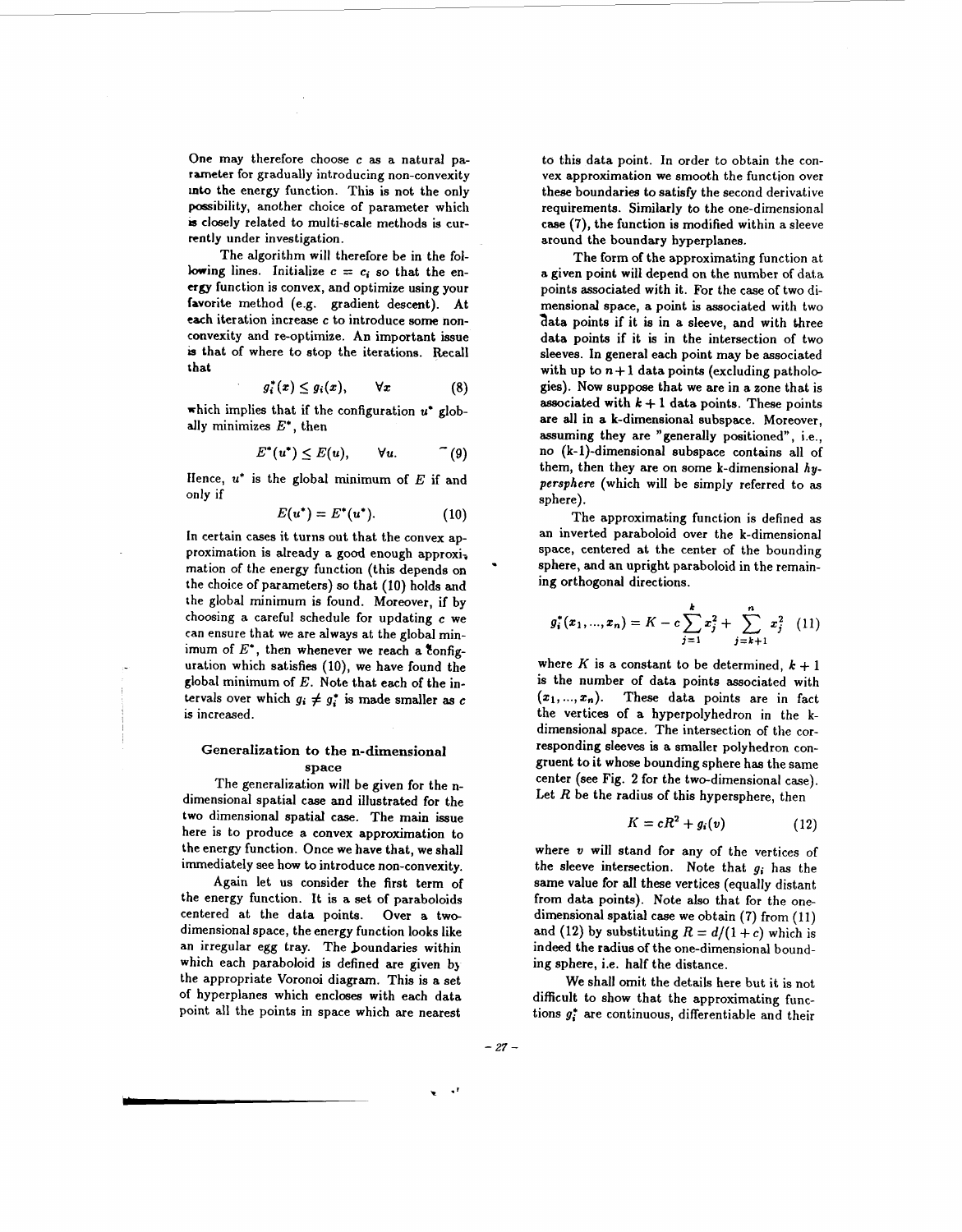<span id="page-3-0"></span>derivative is continuous everywhere. Such an approximating function is shown in [Fig.](#page-5-0) **3.** 

We have generalized our convex approximation to multi-dimensional spaces, and the resulting energy can still be naturally parametrized by *c* to introduce non-convexity.

# On parallel implementation of the algorithm

In the previous sections we have constructed the sequence of energy functions which starts with a convex approximation and converges to the original energy function. However, the actual computation in the algorithm does not involve evaluating these functions everywhere. All that is required at each iteration is to evaluate the derivative with respect to each variable at the current point. As the  $g^*$  functions are defined by cases, the main problem is to establish the case, i.e., with how many and which data points it is associated. By geometrical considerations, it can be shown that given the current point and the nearest data point, all that is required is to search a certain window for additional data points. The window is defined as the difference of two hyperballs  $B - b$ , where *b* is a ball centered at the current point and whose radius is the distance to the nearest data point

$$
r = |x - d^{(j)}|.
$$
 (13)

The larger ball *B* is the interior **of** a sphere passing through the data point, whose center is on the line connecting the two points, and whose radius is

$$
R = \frac{1+c}{c}r.\tag{14}
$$

This is illustrated in Fig. **4.** The data points found in the crescent  $B - b$  will determine the form of  $g_i^*$ .

Let us reconsider the energy function given in (1). As there is no interaction between tracks, the complexity grows linearly with the number of tracks. In fact, all trajectories can be computed in parallel. We shall next discuss possible parallelization of the computation of a single trajectory. The second observation to make is that trajectories are temporally but not spatially discretized.

The fact that the trajectories are not discretized in space allows avoiding apriori limitations on resolving crossing targets. The discretization of space into a large number of mutually exclusive states is typical for neural-network

formulations and dynamic programming methods.

On the other hand, the discretization in time which is assumed to be property of the input, enables a parallel implementation. This can be done by a network of processors, each in charge of a given time slice. The only inter-processor communication is within small neighborhoods, through the smoothness term of the energy function which contains a temporal derivative. It is therefore natural to visualize such a system in terms of cellular automata. For a given time window, each cell processes one time slice data while incorporating into the processing the output of its defined neighbors.

In order to eliminate the need to transfer input data between processors **as** the time window slides, a cyclic index rotation is used. The processors are connected in a circle, and the connection is severed between the last and the first time slices in the window. **As** the window slides by one time unit, all indices are rotated so that each processor still deals with the same input data, but advances within the window. The processor which was last now becomes first and receives fresh input. Note that the disconnected branch is also rotated to be between the current last and first time slice in the window.

## Simulation

**A** simulated example is shown in Fig. 5. There is one spatial dimension and one temporal dimension. Five crossing targets are detected in the presence of clutter and displacement noise. The targets were generated by specifying initial positions and velocities, and applying small acceleration noise to them at each time unit.

## Summary

**A** nonconvex cost optimization approach is suggested for multitarget tracking in the presence of displacement noise and clutter. The method is based on deriving a convex approximation to the energy function and gradually introducing nonconvexity. By this procedure we start with the global minimum of the approximated energy function, and perform "tracking" of the global minimum while varying the nonconvexity parameter. In this respect the method can be viewed **as** deterministic annealing. The convex approximation was derived for the twodimensional (spatial/temporal) case and then generalized for multi-dimensional cases. The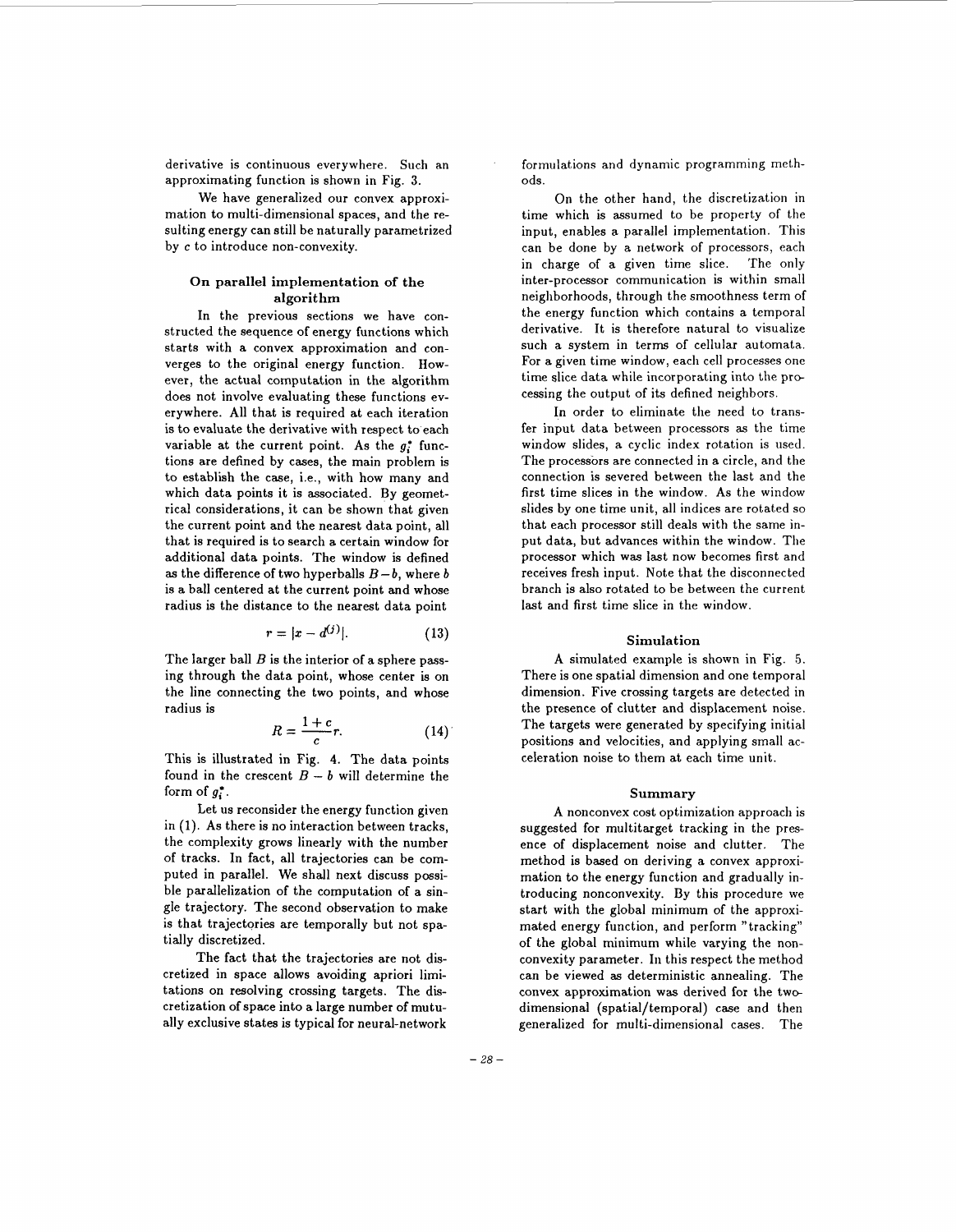computations can be performed in parallel per **track** and per time slice. A simulated example **is** presented to demonstrate the performance of the method.

## **References**

- **[I]** Blake, A., **and** A. Zisserman, Visual *Reconsiruciion.* Cambridge, MA: **MIT** Press, **1987.**
- **[2]** Bar-Shalom, Y., and E. **Tse,** "Tracking in a cluttered environment with probabilistic data association," Automatica, Vol. **11,**  pp. **451-460,** Sept. **1975.**
- **(31** Fortmann, T. E., Y. Bar-Shalom and M. Scheffe, "Sonar tracking of multiple targets

**k** 

**using** joint probabilistic data association," IEEE Journal of oceanic **Eng.,** July **1983.** 

- **[4]** Sengupta, D., and R. A. Iltis, "Neural solution to the multitarget tracking data association problem," IEEE **Trans.** on Aeros. and Electr. Systems, vol. [25,](#page-0-0) pp. **96-108,** Jan. **1988.**
- **[5]** Barniv, Y., "Dynamic programming **so**lution for detecting dim moving targets,"  $\triangle$  IEEE Trans. on Aeros. and Elect. Systems, vol. **21,** pp. **144156,** Jan. **1985.** -
- **[6]** Krishnapuram, **R.,** and **D.** P. Casasent, "Hough transform detection of 3-D curves and target trajectories," Applied Optics, **[vol.](#page-3-0) 28,** pp. **3479-3486, 1989.**



\*

Figure **1.** The function **g and** its approximation **g\*** 

.?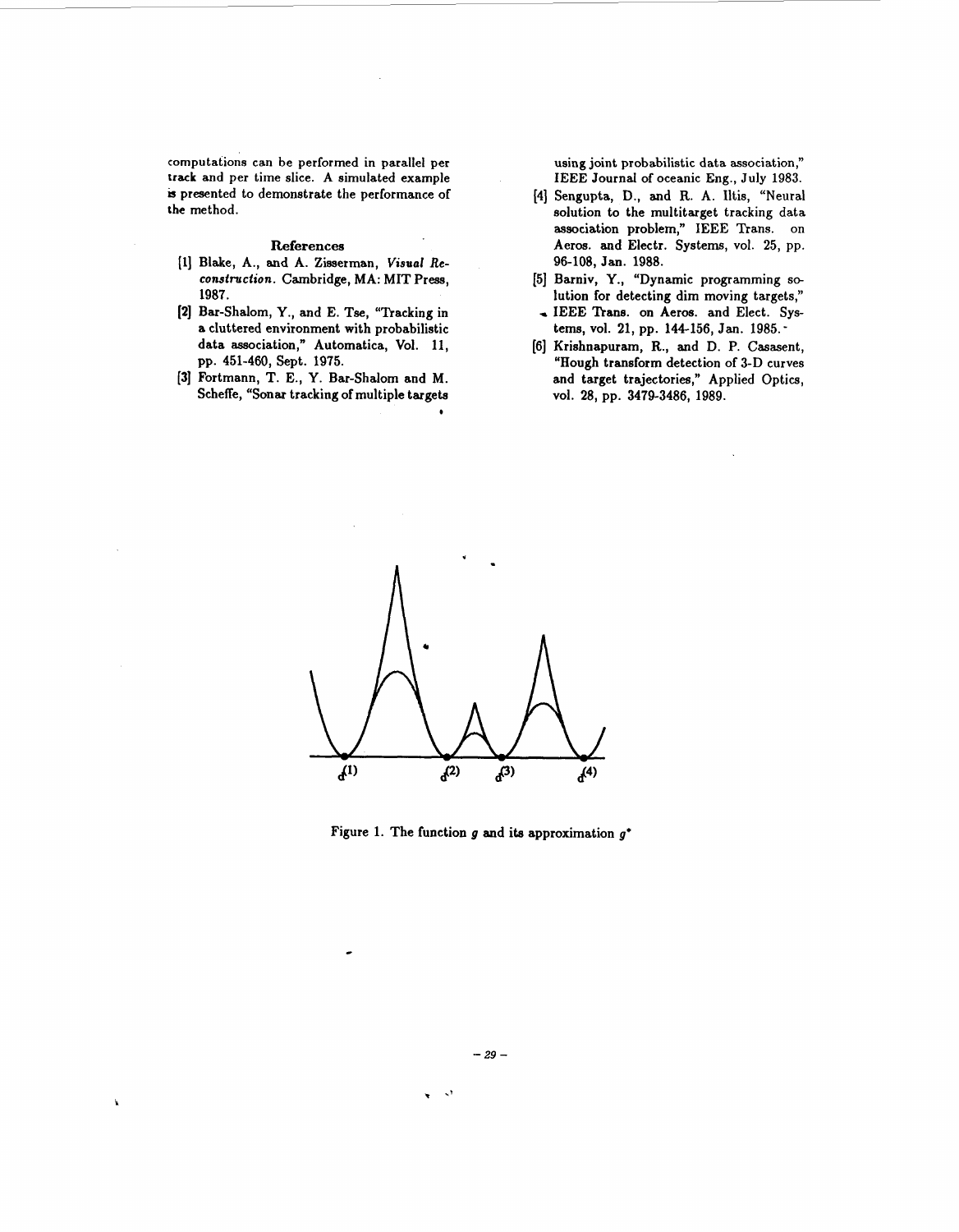<span id="page-5-0"></span>



Figure 2. Partition of the domain of  $g^*$  according to its definition.

Figure 4. The search window is given by the shaded region  $B - b$ .



 $\bar{ }$ 

Figure **3.** The approximation **g\*** between three data points